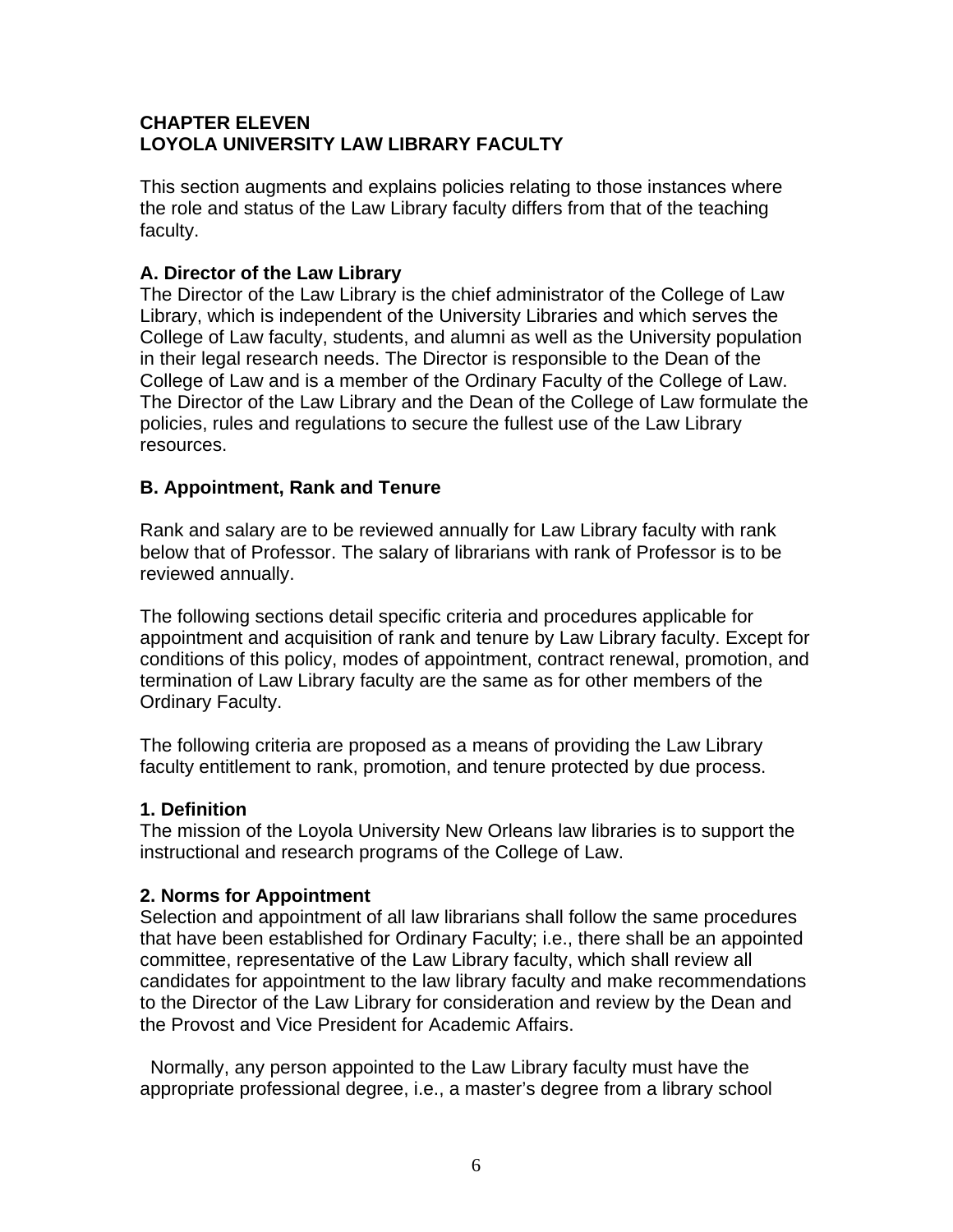accredited by the American Library Association. The Juris Doctor degree may be a factor for consideration for appointment and advancement.

### **3. Norms for Promotion in Academic Rank**

Academic preparation for appointment to the Law Library faculty is attested by an appropriate professional degree. The basic quality which must be evident for promotion in academic rank is the ability to perform at a high level in areas that contribute to the educational and research mission of the University, such as bibliographic organization and control, collection development or reference service. Evidence of a high level of performance is indicated by the following:

a. Contributions to the educational function of the University: teaching, though not necessarily in a classroom situation; organization of workshops, institutes or similar meetings; public appearances in the interest of librarianship or information trends.

b. Activities related to inquiry or research: publications in professional and scholarly journals as well as alternate forms of publications; presentation of papers; review of books and other literature; consulting; service on a task force of experts, review committee or similar body; participation in continuing education.

c. Contributions to the advancement of the profession, by active participation in the professional and learned societies. In addition to the above, evidence of a high level of performance may be adduced from the judgment of colleagues on the library staff, from members of the community outside the library, and/or from professional colleagues outside the academic institution.

The Law Library Rank and Tenure Committee will make recommendations for promotion and tenure for law library faculty to the Director of the Law Library, who will append his or her recommendations and forward these to the Dean of the Law School, who will append his or her recommendations and forward these to the Provost and Vice President for Academic Affairs.

# **C. Criteria for Promotion to Specific Ranks**

Promotion to the ranks of Assistant Professor, Associate Professor, and Professor requires a record of successful fulfillment of the norms for promotion in academic rank.

It is understood in this chapter that research and publication include other alternate forms of scholarship that may indicate a more appropriate intellectual activity for Law Library faculty than a book or an article in a learned journal. Some examples of alternate forms of publications might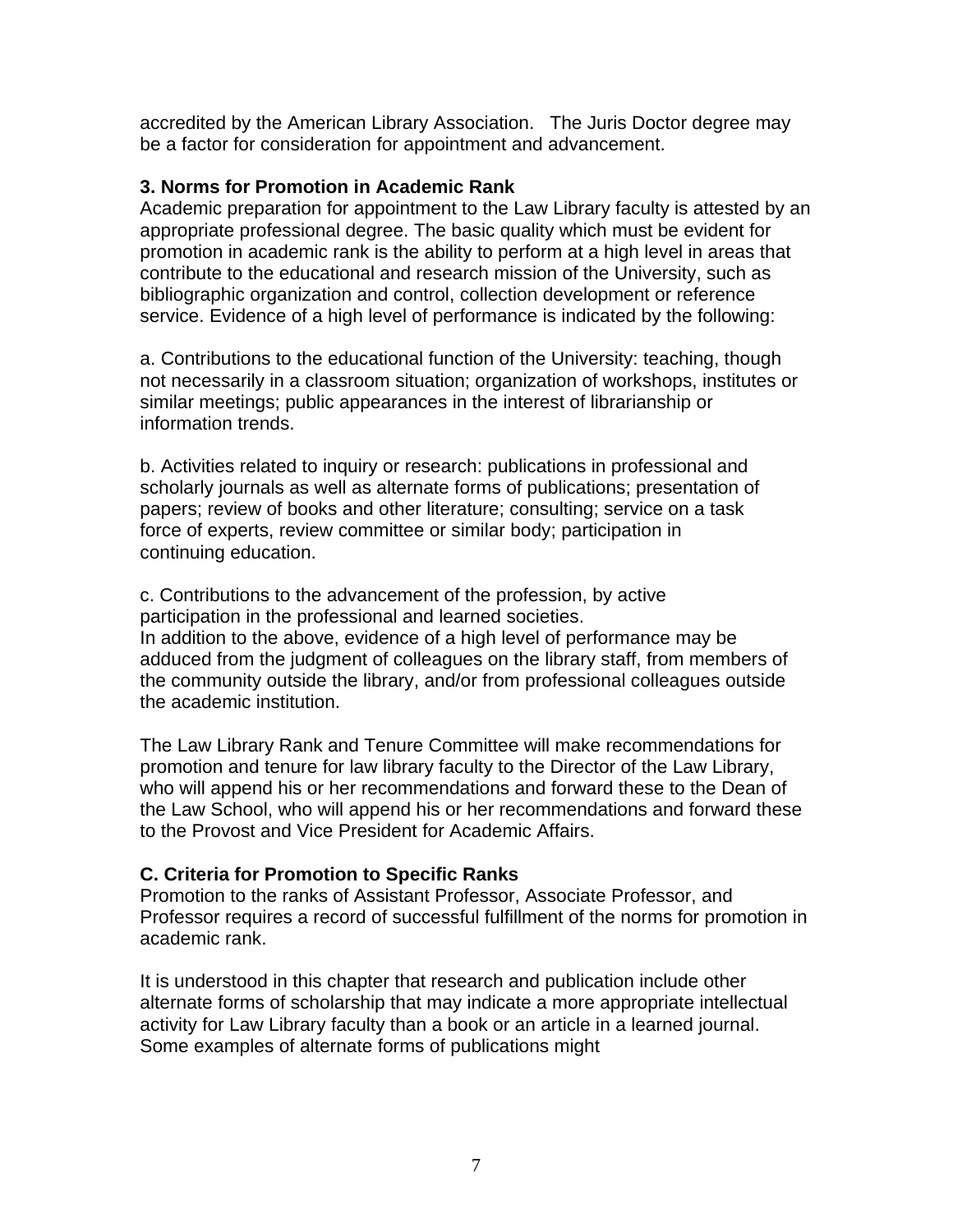include annotated bibliographies, teaching exercises related to law learning and skills, manuals that help develop expertise in law research, and use of technology.

#### **1. Instructor**

This is the rank for one beginning a career in librarianship and who does not possess either a second Master's degree or the Juris Doctor degree. The rank ordinarily presupposes the following qualifications:

a. the possession of the master's degree in Library Science from an American Library Association accredited school of librarianship;

b. the ability to perform basic library tasks calling for the application of modern library techniques;

c. potential for progress toward Assistant Professorship according to the ordinary norms.

The appointment is for one year and may not be renewed more than three times. Failure to qualify for promotion in the third year of service constitutes notice of termination. If promotion occurs during the fourth year of service, another contract will be offered.

#### **2. Assistant Professor**

Promotion or appointment to this rank ordinarily presumes these qualifications:

a. the possession of at least a master's degree in Library Science from an accredited school of librarianship;

b. evidence of professional experience appropriate to the position;

c. evidence of continuing professional growth and maturity;

d. ability to aid in the development of material and services to meet the instructional and research needs of the University; and

e. evidence of active involvement in University and/or community affairs.

### **3. Associate Professor**

Promotion or appointment to this rank ordinarily presumes qualifications of the rank of Assistant Professor, and the following:

a. completion of two years of service at the rank of Assistant Professor;

b. evidence of professional experience appropriate to the position as manifested by knowledge and professional maturity.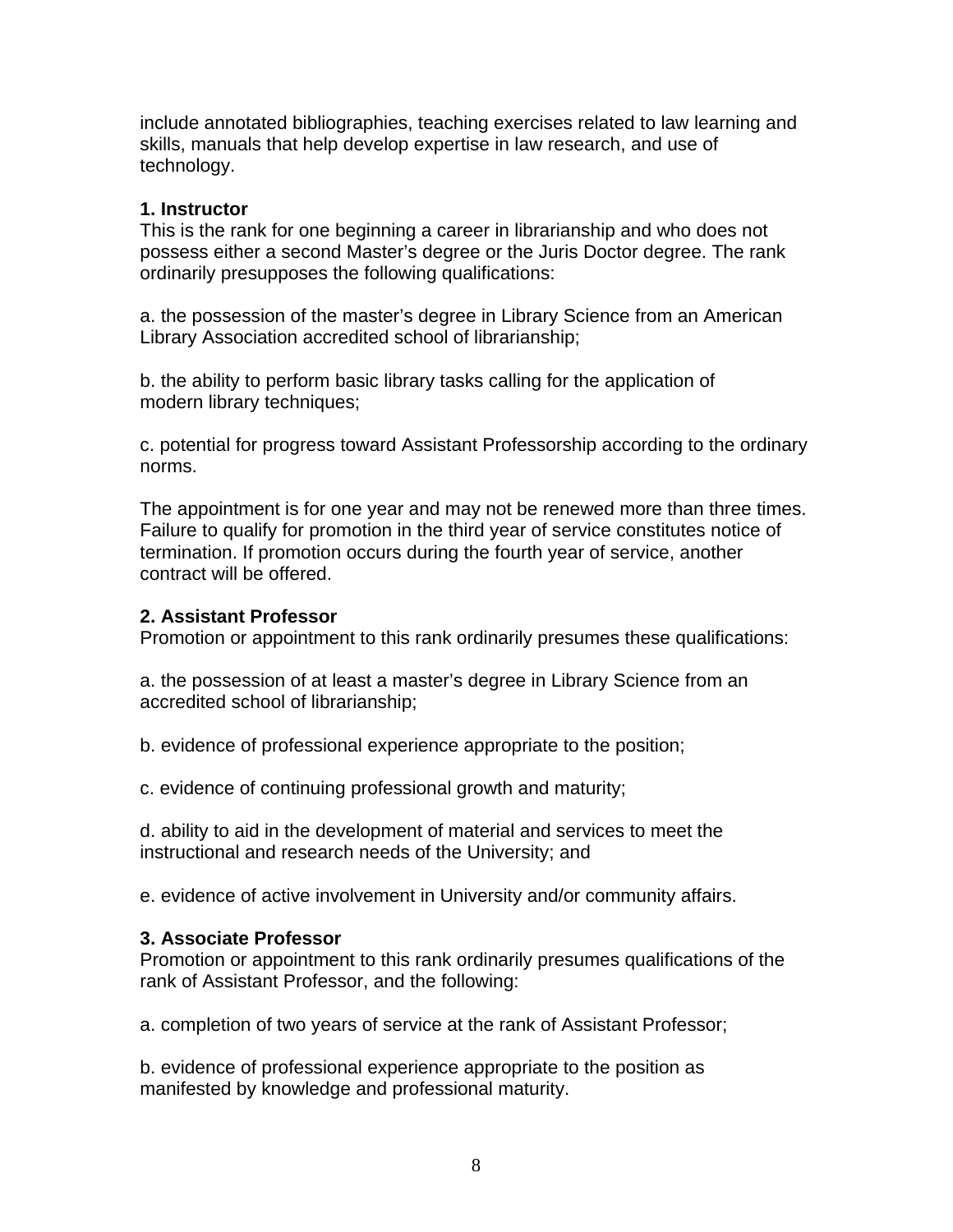c. ability to assist in administration of major areas of law library service as delegated by the Director of the Law Library;

d. ability to contribute to the design and execution of effective law library programs;

e. evidence of substantial contributions to the law library and University as well as attainment of a high level of performance in bibliographical activities, in research and publication, or in other professional endeavors; and

f. evidence of substantive involvement in University and/or community affairs.

### **4. Professor**

A member of the law library faculty, who has rendered distinctive and outstanding service in librarianship or in other professional endeavors and to the Law Library, may be considered for the rank of Professor. Promotion to this rank is not in recognition of seniority but of distinction in librarianship, scholarship, and service. Consideration for promotion to the rank of Professor may be given to a person who possesses the following qualifications:

a. ordinarily a minimum of five years in the rank of Associate Professor at this University or one of equal standing;

b. distinguished fulfillment of the requirements of the lower academic ranks;

c. significant contribution to the purposes of the University through outstanding success in librarianship or other professional endeavors, continuing achievement in scholarly and professional activities.

d. recognition as an outstanding member of the University community; and recognition of outstanding involvement in the University and/or community affairs.